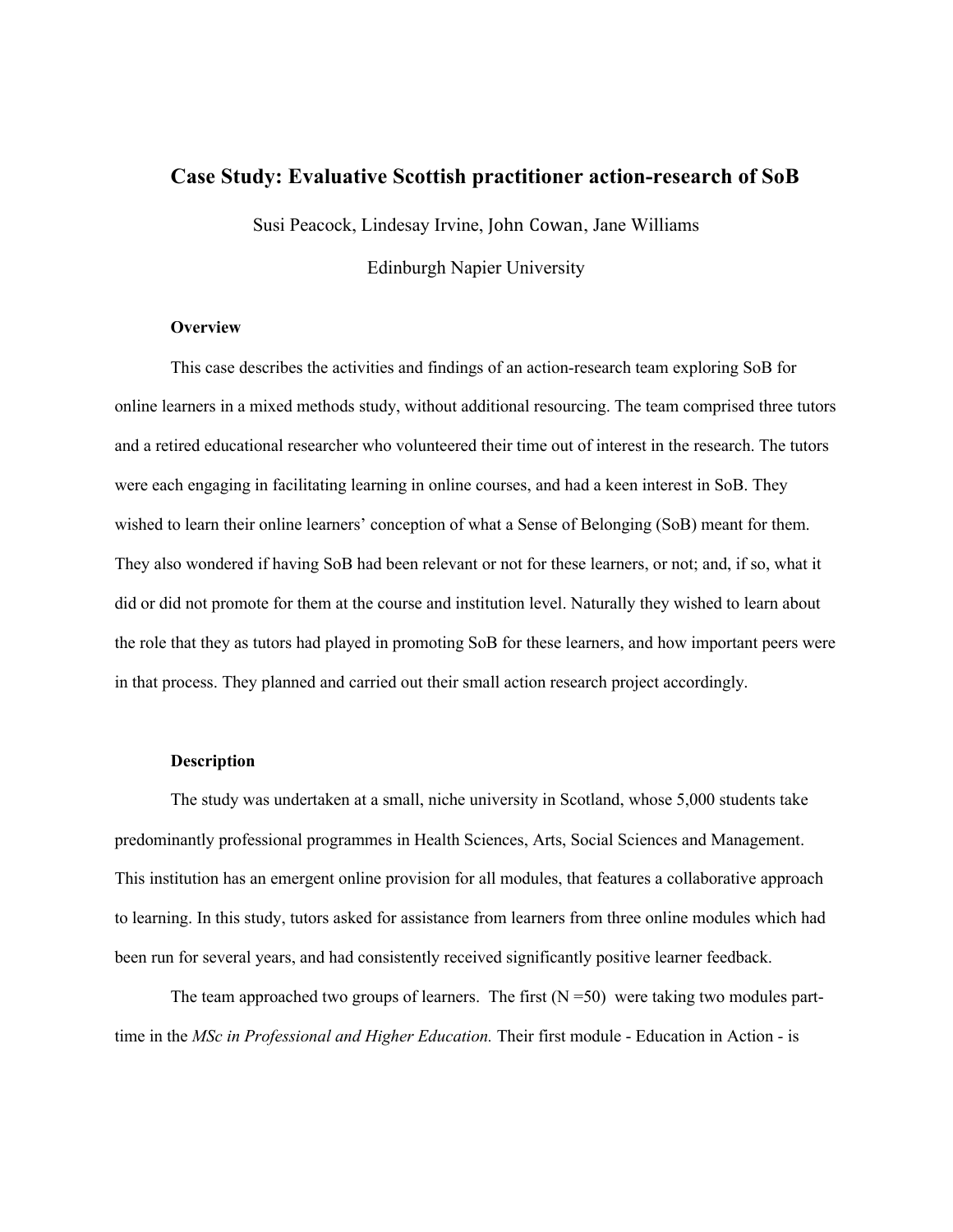typically an initial experience for the learners; the second - An Introduction to Learning and Technologies - is the fourth module of the programme, and usually followed in the second or third year of study. Both modules embody a strong collaborative, community-based approach. Learners, having been introduced to materials through a variety of videos, narrated PowerPoints and online journals, are then expected to participate on a weekly basis in individual and group activities. The online discussions are the core of the modular study; learners are therefore introduced at an early stage to their roles and responsibilities within the online community. In the regular synchronous sessions, learners meet with others in small break-out rooms, and identify and develop questions to be posed to the wider community. Space for learners to discuss their studies with the module tutors or the programme leaders is provided in drop-in synchronous sessions .

The second group of learners to be approached  $(N = 10)$  were studying Fundamentals of Dispute Resolution in the part-time online *MSc in Dispute Resolution*. Most learners here are busy professionals who work in complaint handling. This module tends to be the first that they take on the MSc, and so it includes a number of activities that relate to induction to their wider programme. As in the other two modules featured above, a structured collaborative approach to learning is taken, founded on the use of narrated PowerPoints, videos and online journals, clustered around five core learning topics. Learners are expected to participate in weekly discussion board activities, where their engagement in four of these five topics partly contributes to their assessment. For two of the activities learners are paired, and are expected to use Skype or phone to discuss the tasks in hand. Two synchronous discussion sessions were held, but with varying success. One-to-one sessions with the tutor via phone or Skype were also available at two points.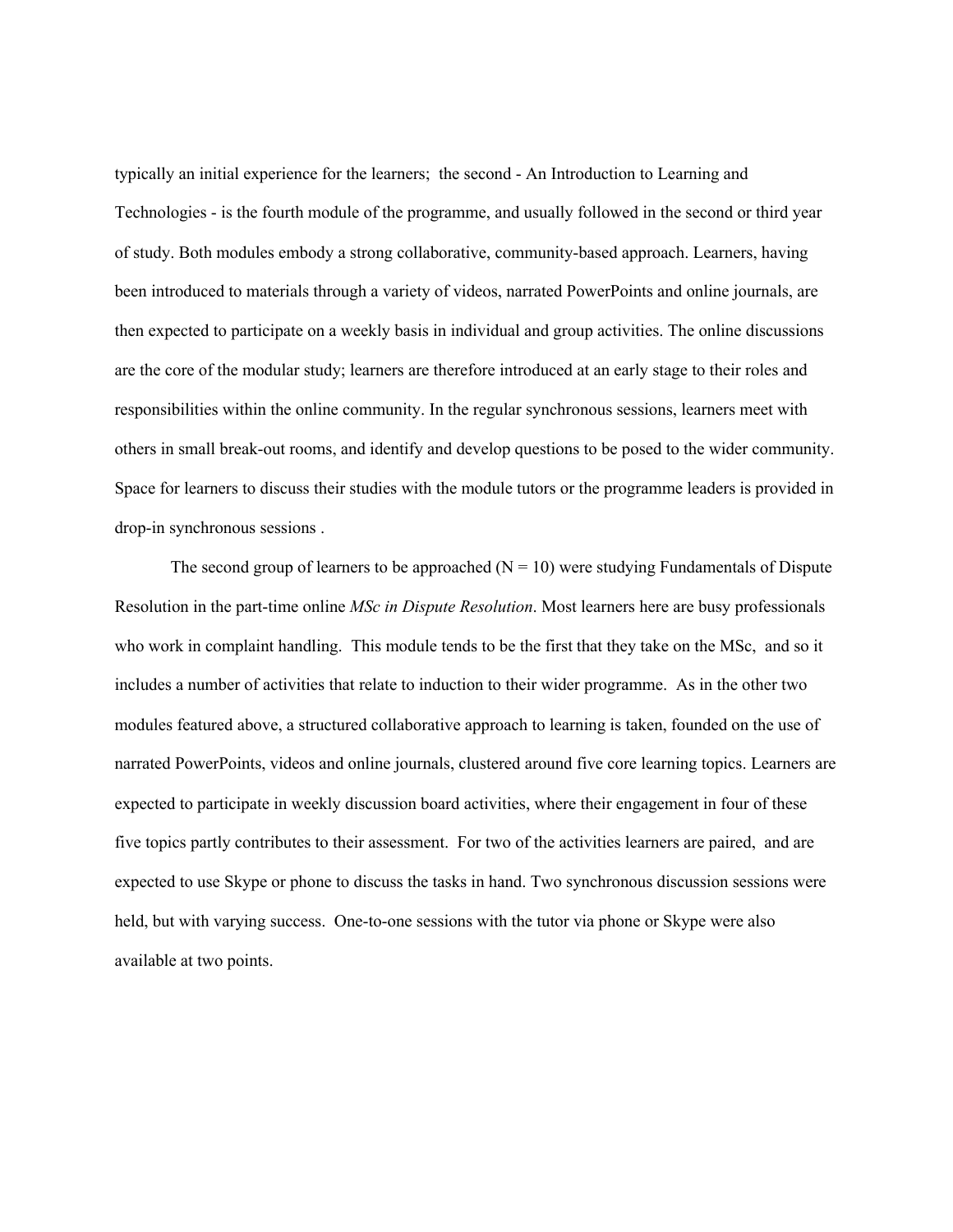With ethical approval from the University, the team recruited learners on the three selected modules through announcements and discussion postings in the university's Virtual Learning Environment. Volunteers were initially being invited to contribute to an anonymous online survey comprising eight open-ended questions. This survey tool had already been piloted with two learners who had previously completed modules in the *MSc in Professional and Higher Education*. Their feedback was particularly valuable in the fine-tuning the wording of the instrument. The survey questions asked respondents to explain what SoB meant to them, and to provide specific examples of incidents that had had a positive or a negative effect on their SoB. Other questions explored the possible impact on SoB of peers as well as that of the tutor and the learner's family. In a closing item, respondents were invited to participate in a voluntary telephone interview.

The data provided by 12 respondents to the survey (18.5% of the cohort) were collated by the visiting researcher and used after consultation with the team as the basis for the key questions of the telephone interviews. The unfortunate paucity of responses was a consequence of a delay in implementing the research. Only two learners had then volunteered to be interviewed, so a further invitation was sent to the other respondents, but with no reaction. The semi-structured telephone interviews were conducted by the visiting researcher. Transcripts of the interviews was shared with these participants, to ensure they were in agreement with the record. No changes ensued or were requested from this checking.

# **Data Analysis**

Thematic analysis (Cresswell, 2014) was applied both the qualitative responses returned in the survey and the transcripts of the semi-structured telephone interviews which added welcome depth and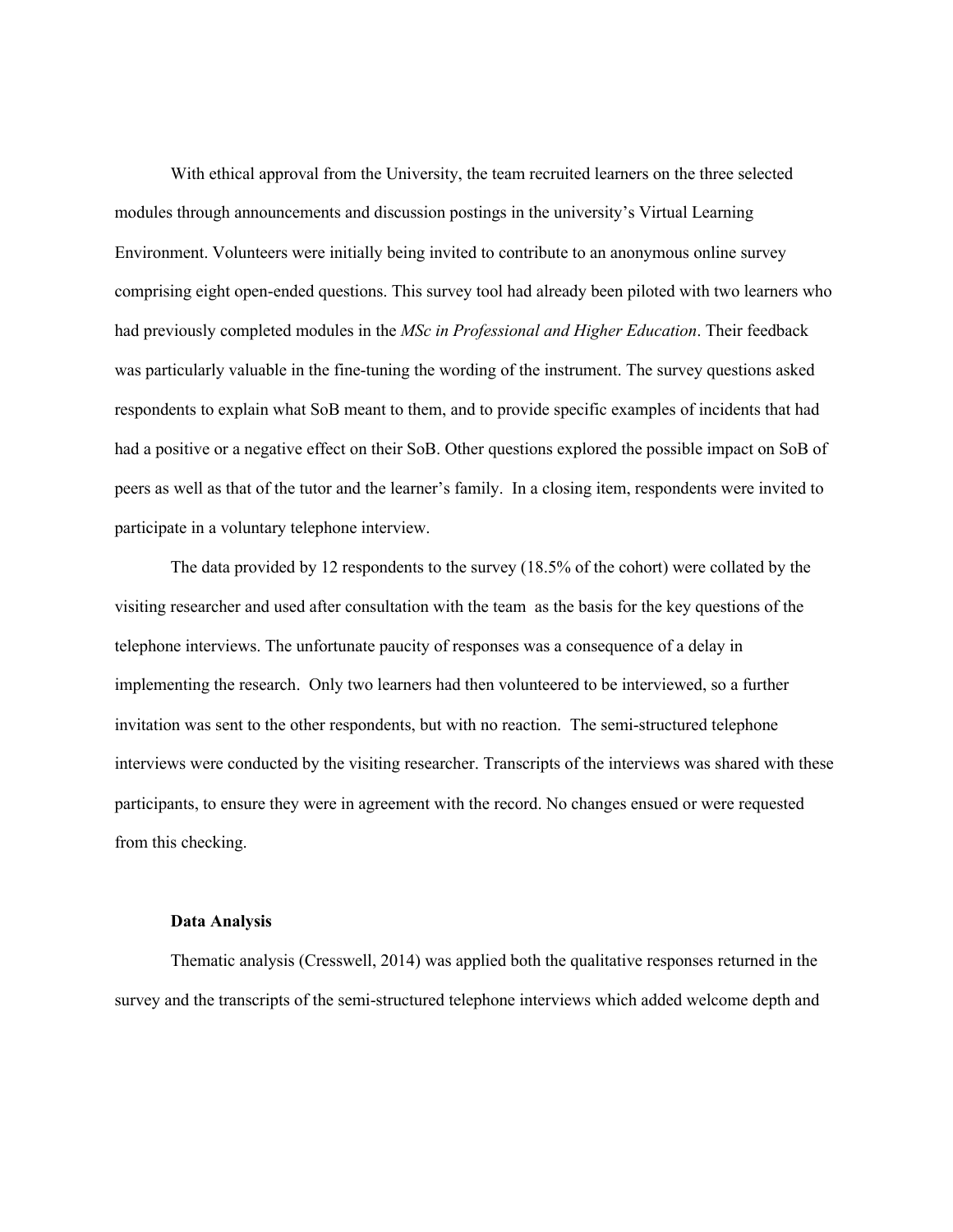detail to the results of the survey. The questionnaire responses for each question in the survey were first grouped under meaningful sub-headings. The analysis of questionnaire returns followed this procedure:

- Assemble quotes under the questionnaire questions, as main headings
- Sub-divide under sub-headings featuring a significant word or concept in the quotes
- Re-arrange the quotes under sub-headings in an order relating to a story line
- Omit nothing; use all the available text except the odd conjunction
- Add nothing other than in describing what the sub-headings entail; strictly refrain from editing
- Anonymise completely to ensure confidentiality.

For example, having been asked if a SoB is important for online learners, all respondents had replied "Yes." They then gave a short rationale, as requested. These reasons suggested suitable subheadings: Benefit, Motivation, Connections, Supportive interactions, and Need (which included isolation and socialisation).

The telephone interviews were structured around half a dozen opening questions based upon significant questionnaire responses. Questions and responses were transcribed by the visiting researcher, eliminating any repetitions, pauses or terms such as 'umm'. Sections that would cause identification of the interviewee were carefully redacted, with their approval. Otherwise the content was retained without editing or selection. The materials were ordered in relation to the survey themes, with the re-ordered transcripts being reviewed by the interested research team who then sought useful and deeper meanings from the responses.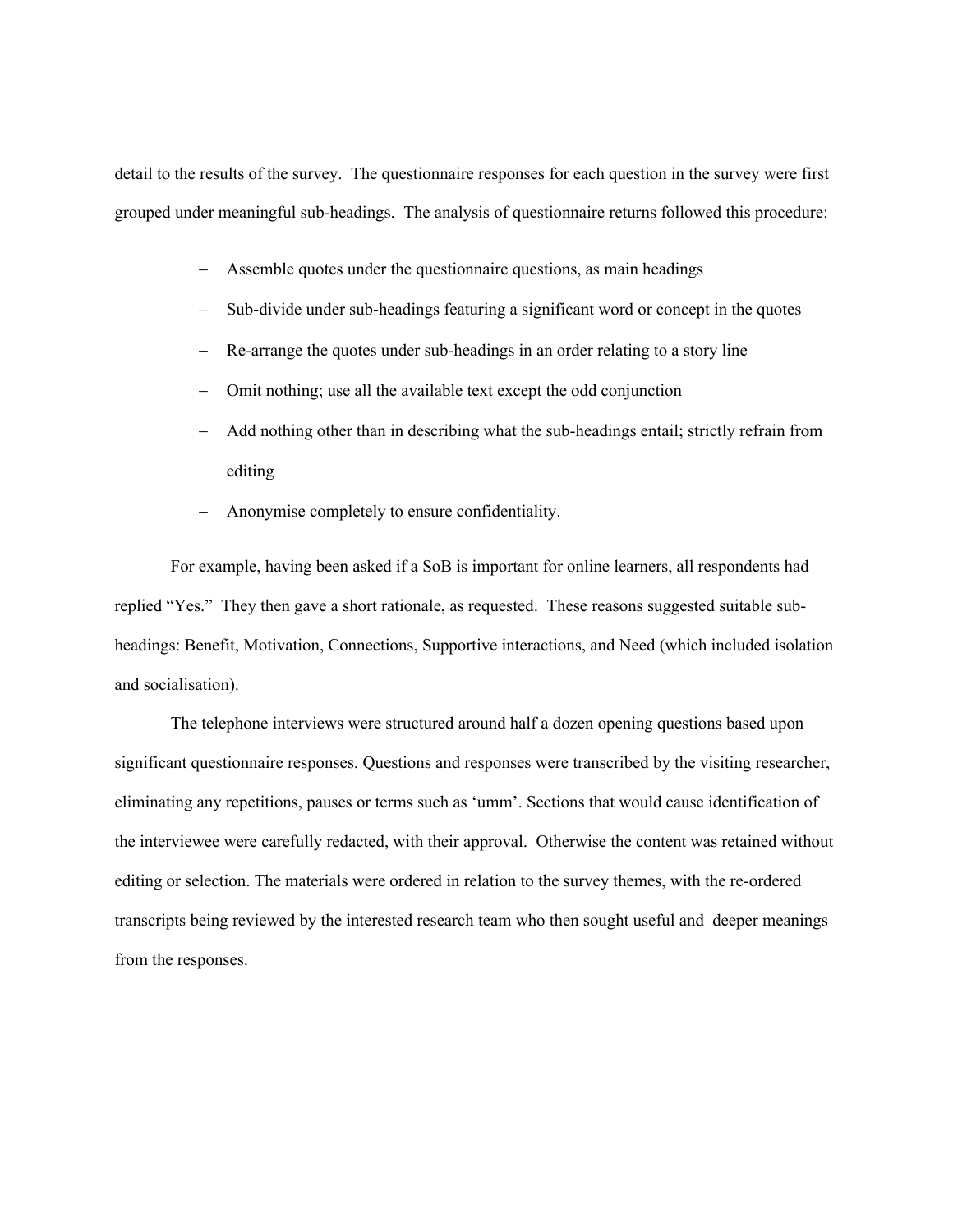The semi-structured interview transcripts were thematically analysed using a concept mapping approach (Kane and Trochim 2007) to identify main and sub-concepts. The sub-headings from the survey were also concept mapped, with each set of emergent concepts being reviewed in terms of the entire set of responses. The veracity of the concepts was confirmed in an independent mapping exercise by a member of the programme team who had not been involved in the research.

The three main emergent concepts were:

- Engagement
- Culture of learning
- Support

# **Findings**

This action-research aimed to establish the meaning of SoB for these online learners, and to identify what aspects of their learning experience had contributed to its development. The concepts derived from analysis of the data are amplified below, together with quotations from the survey responses and the interviews, included to ensure that the learners' voices are heard directly.

All 12 respondents claimed that SoB was important to them as an online learner, as it could prevent isolation. One noted that while SoB is essential for *all* learners, it is more so for *online* learners who are remote and lack the regular meetings and socialization of face-to-face situations. Respondents variously described SoB as a "feeling"; of being part of a community, of belonging to a group of learners with a common goal; of having a sense of engagement with learning materials and other learners and tutors.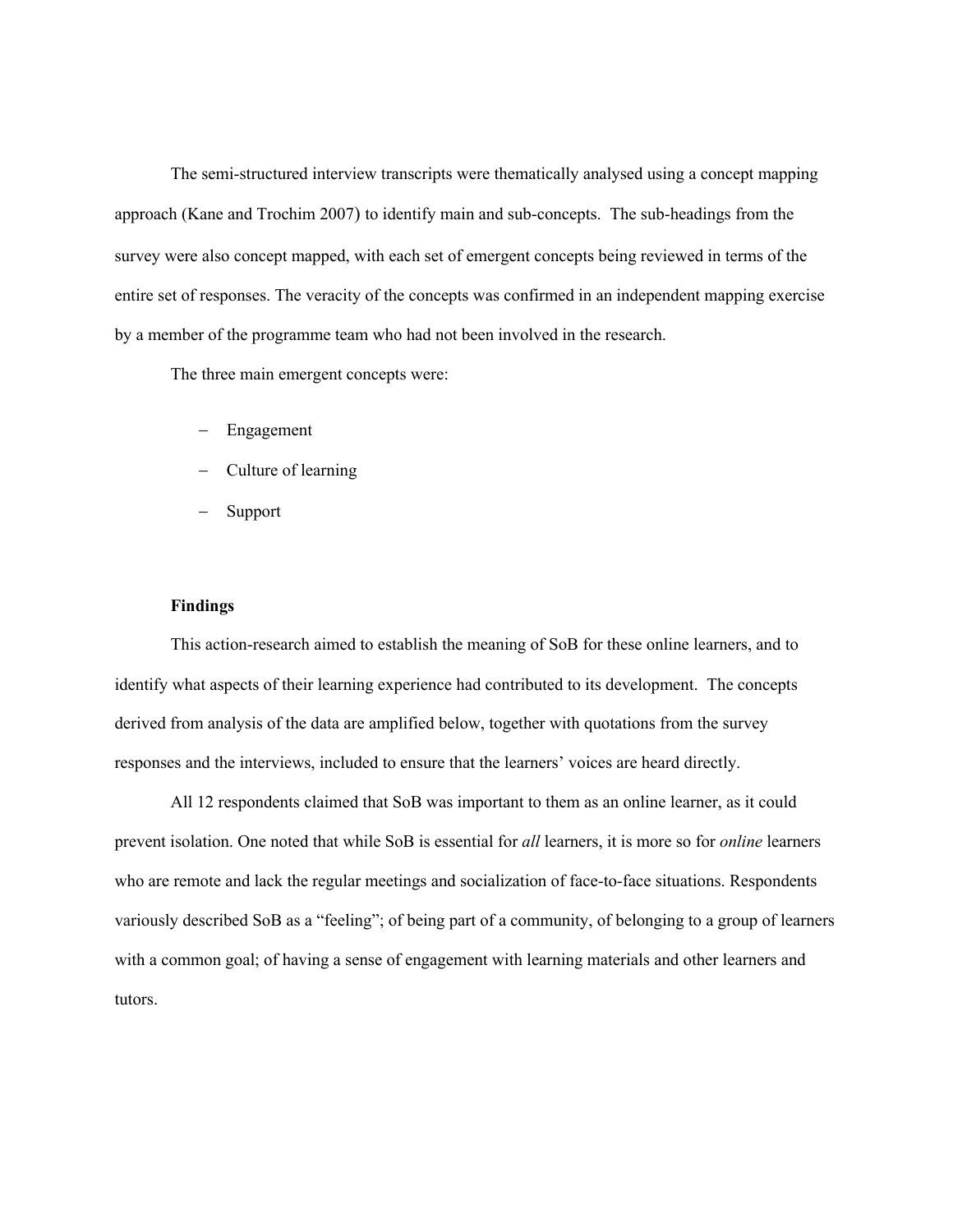Engagement

This concept featured in all survey responses and was related to engagement of both tutors and learners. Some identified tutors as being initiators of the development of SoB, in comments such as "*tutors are the glue that bring it together*." Respondents specifically identified how the attitude and approach of the tutor set the tone of the learning and the development of SoB. They did so by safeguarding learners' behaviour, through their friendliness, helpfulness and enthusiasm, and by maintaining contact in discussions and by announcements and posts - all of which assisted in reinforcing SoB. Learners noted that tutors

- *had an impact on my sense of belonging by their openness and honesty.*
- *by having a continual presence during on-line discussions and through the short videos which brings the tutors right into my dining room!*

One respondent described "*the glue*" as

- *the quality of the learning materials put together, the guided reading and many references, the encouragement and feedback. These are all intrinsic to feeling valued and supported and key in sustaining that overall sense of belonging.*

Learner involvement and interaction were also identified as critical factors in maintaining SoB. This featured mostly in the nature and depth of discussion posts, together with engagement in group work and activities. The introductory element of getting to know each other was regarded as crucial: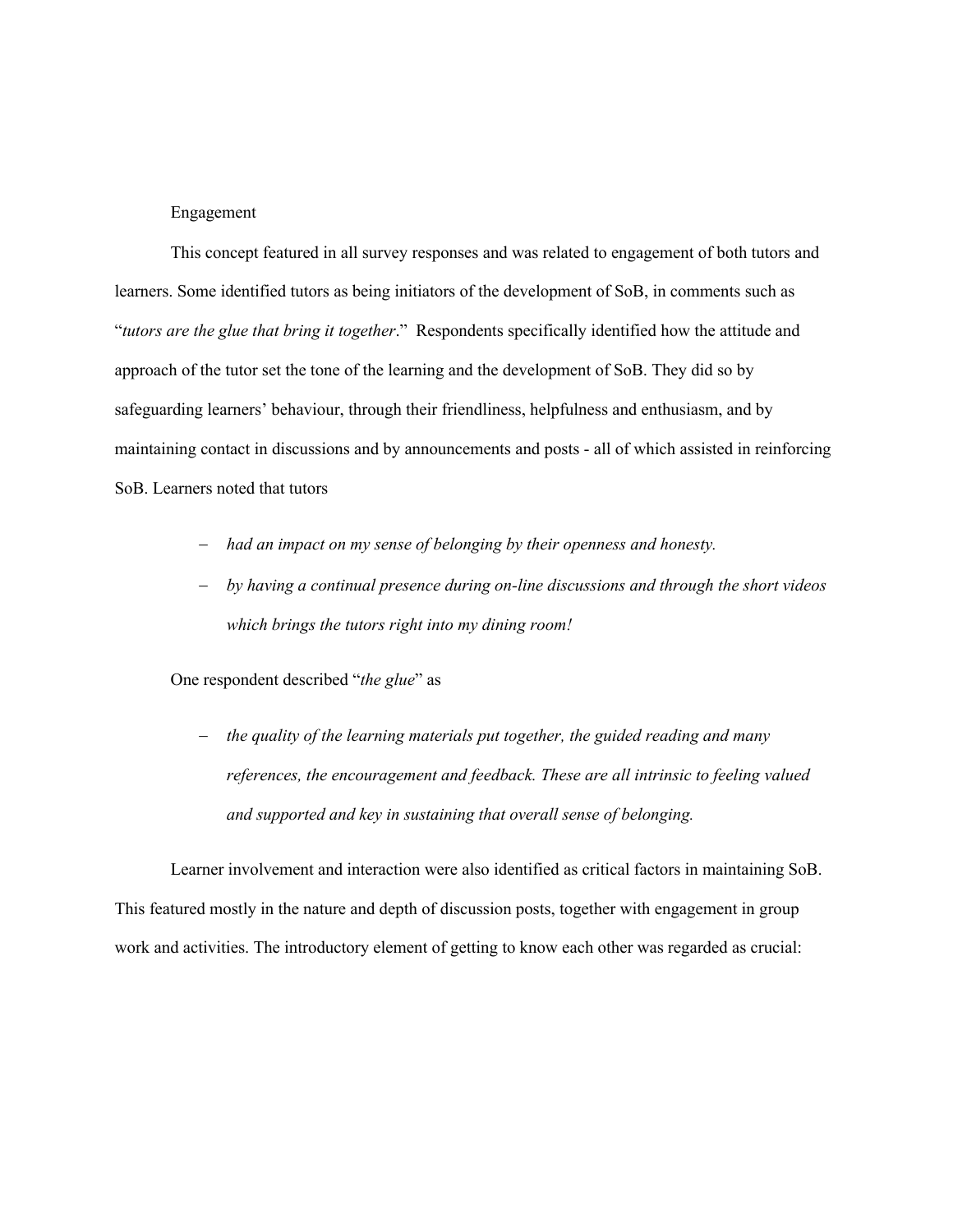- *the encouragement to share information about ourselves and our histories made me feel a sense of belonging and connectedness with other students.*
- through the discussion boards I get to know my peers and therefore feel a sense of *belonging.*

This idea was amplified in the interviews, wherein one respondent explained that

- *although you have never met them physically face to face….. it's amazing how you do get glimpses of people's personality from the sort of on-line interactions going on.* 

Another interviewee suggested the possible relationship of some of the SoB to personal situation or context. This learner had moved to a new job on commencing their studies, was very isolated and felt something had been 'lost'; thus

> - *that's when I really had the sense of belonging to a community on line because I was physically so far away from everyone.*

Group-work and paired activities were seen as contributing strongly to developing SoB, as learners collaborated with their co-learners to achieve an end goal by a specified time:

- *In group tasks we have been able to help each other out by taking on a bit extra here and there at various times.*
- *It's good to have someone to help and make you feel like you are together in a class.*

Learners identified the online discussions as a strength in developing their SoB, highlighting the importance of engaging with the discussion. Offering feedback and other views to the discussions was seen as a positive way of supporting and encouraging each other.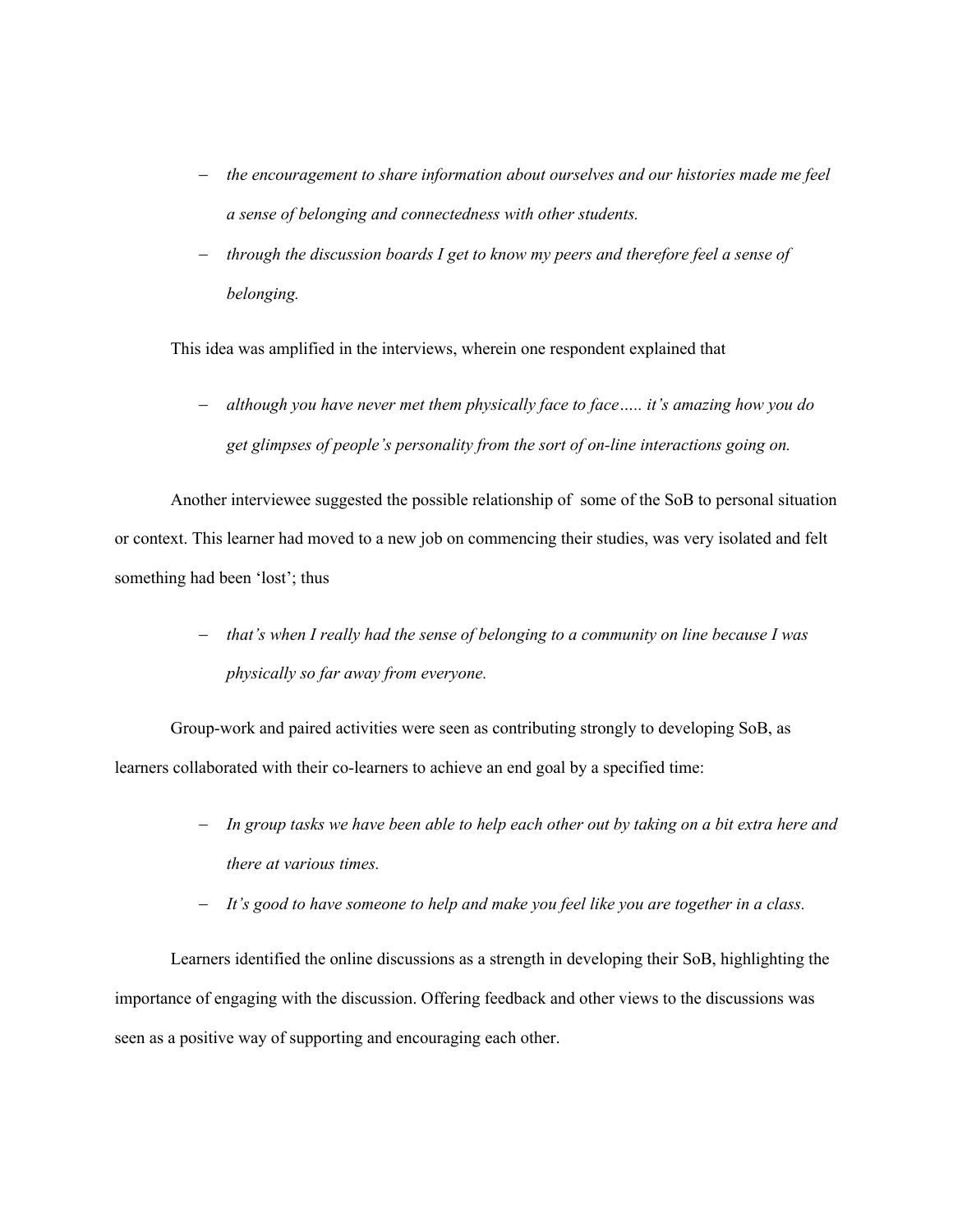- *I think the discussion boards were helpful in this respect (peer impact on sense of belonging) as it meant getting to know other students and acted as an on-going conversation albeit not in real time*.

However one respondent identified online discussions as having a more negative impact on their feelings of SoB.

> - *If I feel disconnected it is invariably because my own work commitments have taken over and I have missed out on on-line discussion or distanced myself from the learning materials*.

In concurring with these written views, interview responses provided more detail. Interviewees had noted that interactions associated with group activities were mainly initiated by learners who had a shared purpose of wishing to do well, and supported each other in achieving that. Most discussion interactions were certainly triggered by a tutor-designed task or thread for discussion in accordance with the aims of the module; thereafter, however, learner engagement was individually driven.

Culture of learning.

This concept emerged in accounts of incidents that had had either a positive or negative impact on learners' SoB. The culture within the modules' learning groups was perceived to have affected learners' SoB through the module structure, the tutors' behaviours and the materials, and consequent learner behaviours.

The positive development of SoB was firmly associated with the notion of sharing and with the online learning materials remaining accessible over time. In these circumstances, responses suggested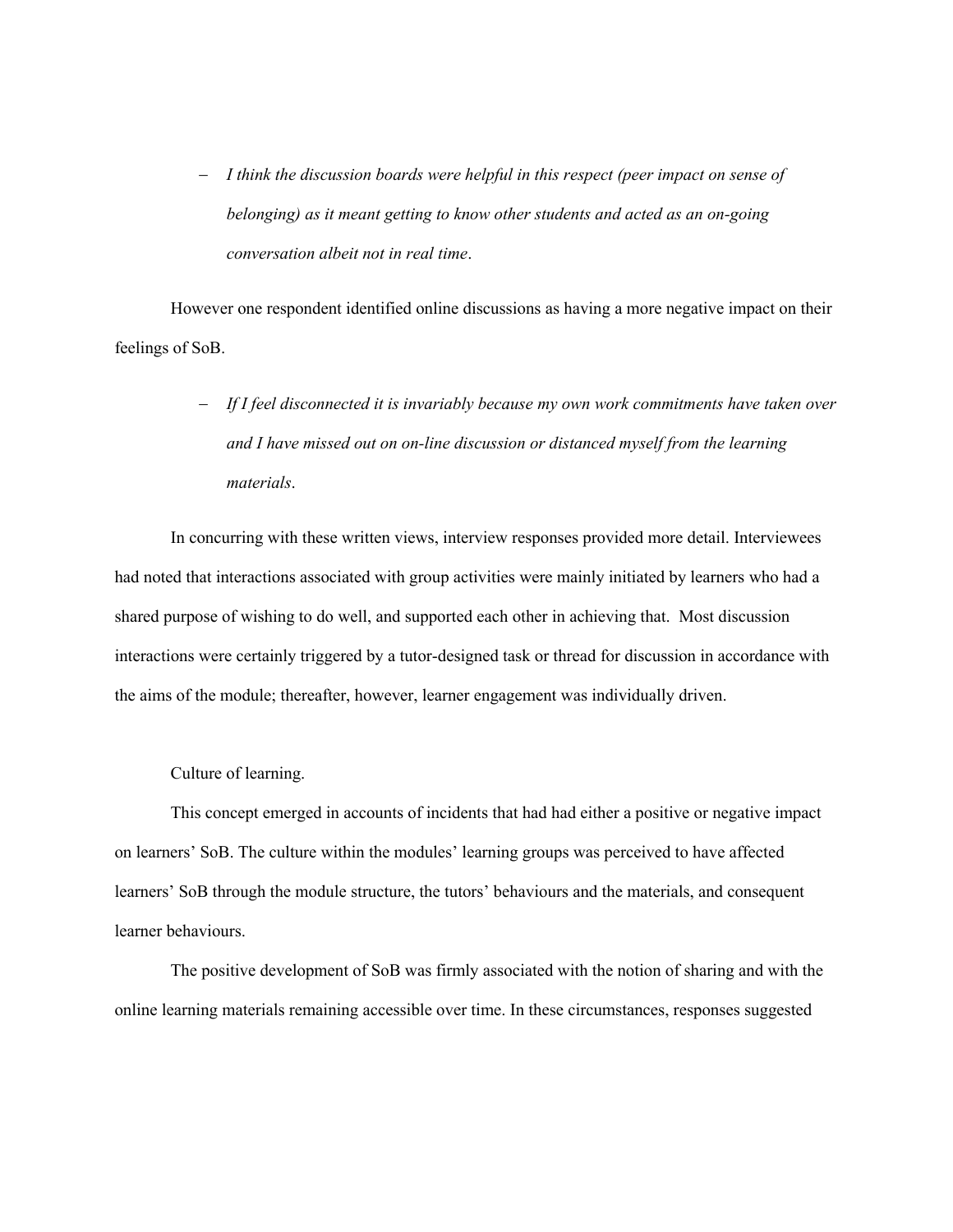that these learners' sharing of challenges and anxieties in discussion groups had had a powerful impact on the development of SoB:

> - *when I first started the module I was very stressed and anxious with the platform and the material and everything else. Despite the tutor's reassurance, it was only when I saw similar concerns being posted on the discussion hub that I felt slightly at ease that I was not alone in trying to figure out how everything works . it was quite a relief!!!*

In offering advice for forthcoming learners regarding developing SoB, respondents stressed the value of online discussions in promoting the flexibility of the thinking intrinsic to transformative learning. For example, they had profitably encouraged their peers to challenge/question/disagree with each other without hesitation, since such interactions enhanced the quality of the discussion content.

Tutors' contributions to the discussion boards were seen as promoting SoB, with learners feeling a tutor's own views related to the subject matter established the tutors rather more as human. Learners also valued tutor feedback and knowing that the tutor was 'present' regularly online:

- *Be visible, be present and offer as much @live' feedback as possible…. It makes the connection more obvious*
- *Put up your own views on things relating to the subject matter, so they can get to know you a bit more.*

The continued availability of materials and discussions in online modules as studies progressed was seen as supportive: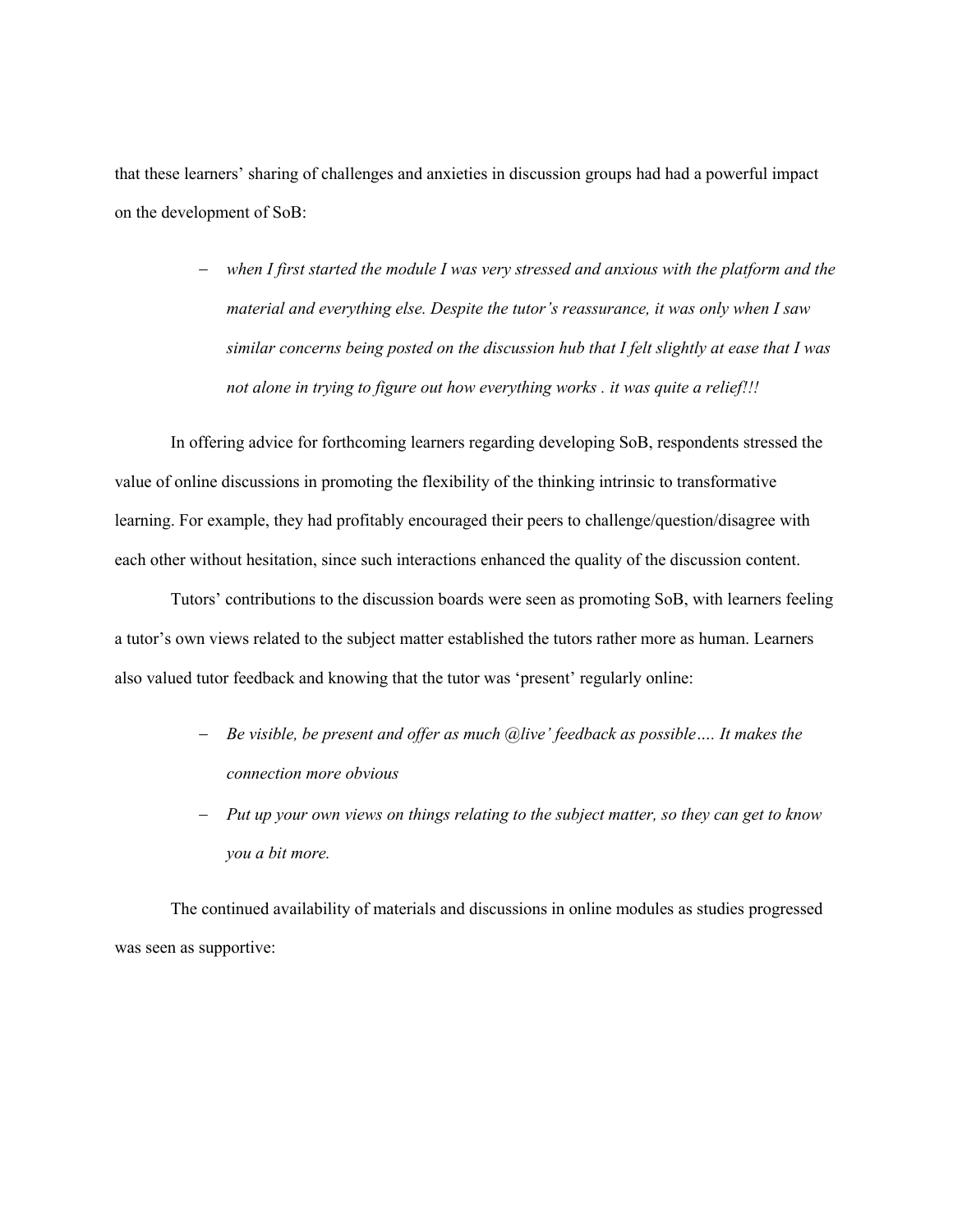- *Due to illness I was unable to complete unit 3 of work for the module in year xxxx. I have only been able to reconnect with this after everyone else has completed and submitted their assessment. Despite this, being able to access the on-line discussions/thoughts still makes me feel part of this learning community.*

Not all aspects of the culture of their online learning had been found to nurture respondents' SoB. Some specific aspects of feedback, or lack of it, were aired as having had negative impact on SoB. The occurrence of off-putting behaviour was mentioned; specific behaviours such as people not posting any comment on discussion threads, cancelling an arranged group session and then not responding to efforts to rearrange the time; and misunderstandings of feedback during group work activities or in discussions were all described as detrimental to SoB:

> - *providing feedback on a peers' work is therefore a minefield in terms of how it will be interpreted. This occurred once when a student wrote that another student's work "suffered from spelling errors". Cue a really long thread about hurt, support, female solidarity etc etc*

Online groupwork online can embody many pitfalls:

- *if people write back and/or offer feedback in a derogatory manner that lessens your sense of belonging.*

However, the sense of achievement by the group of a common overall goal generally seemed to outweigh any negative aspects of feedback: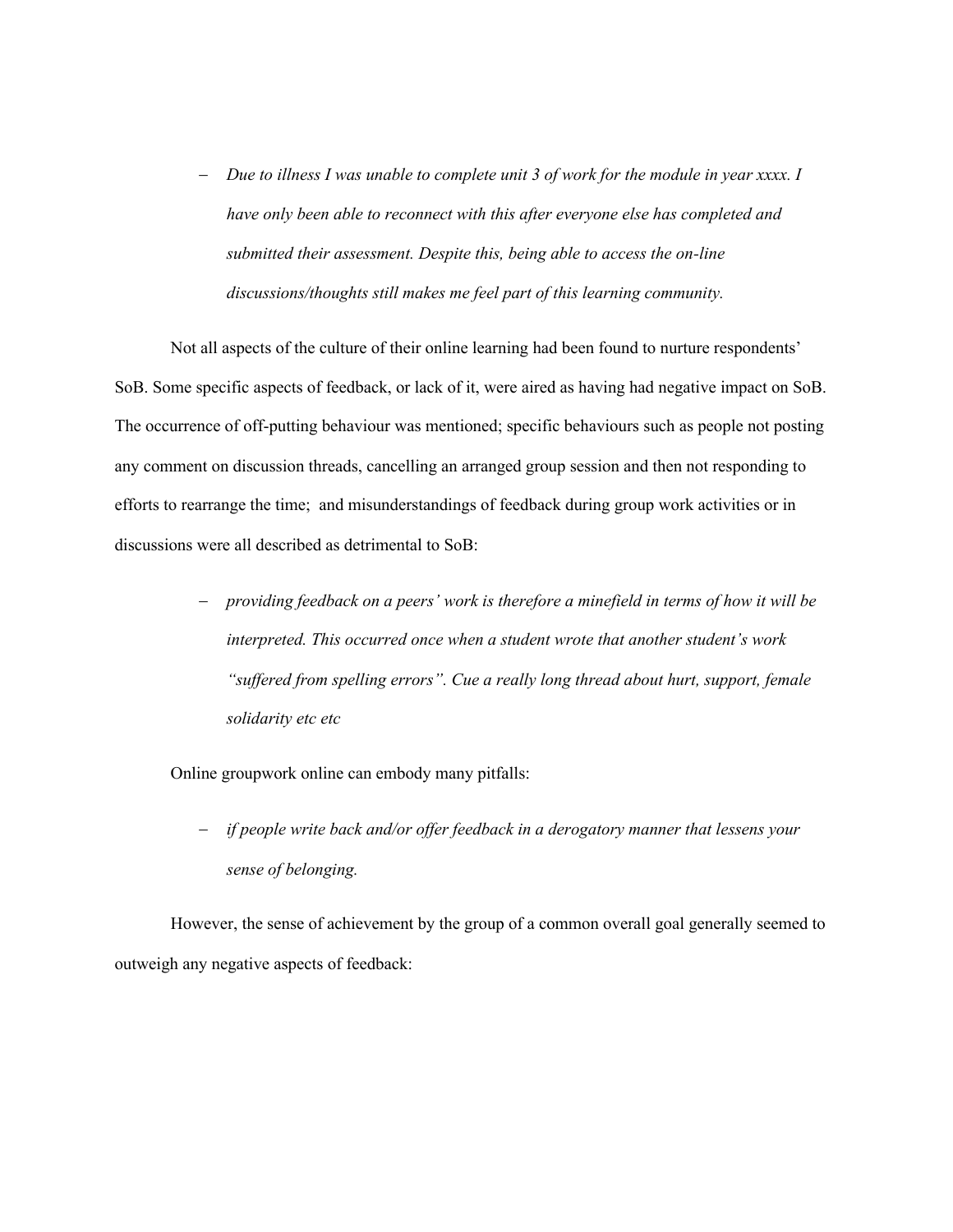- *during the group tasks things got a bit fraught where there were some occasional misunderstandings of the on-line feedback – but these queries were swiftly cleared up as the overall goal of completing the task took over and by the end the sense of achievement had obliterated any temporary individual 'difference of opinion.*

# Support

The notion of support was interwoven throughout the questionnaire responses, covering the sharing of issues, offering advice and views on aspects of the module, module design and family support.

Support and constructive connections were specifically reported in peer group interactions assisting in resolving learning difficulties. Help and feedback from peers and tutors through the discussion groups proved valuable to stressed learners, helping them to construct and develop their learning, and offering them the opportunity to 'check things out'. Informal connections with other learners proved distinctly supportive, generating the feeling that the learner was not alone in their struggles.

- *I was happy to see that other people were having similar difficulties which in turn significantly reduced my anxiety over the summative submission.*
- *In forum discussion, peers provide much needed guidance when there is some issue that needs to be further explored or revisited but also to bounce ideas off.*

The survey responses showed clearly how the module design and the accompanying tutor engagement were critical in the development of SoB. The provision of engagement activities from the very start was important in developing connections between tutor and learners, and also between learners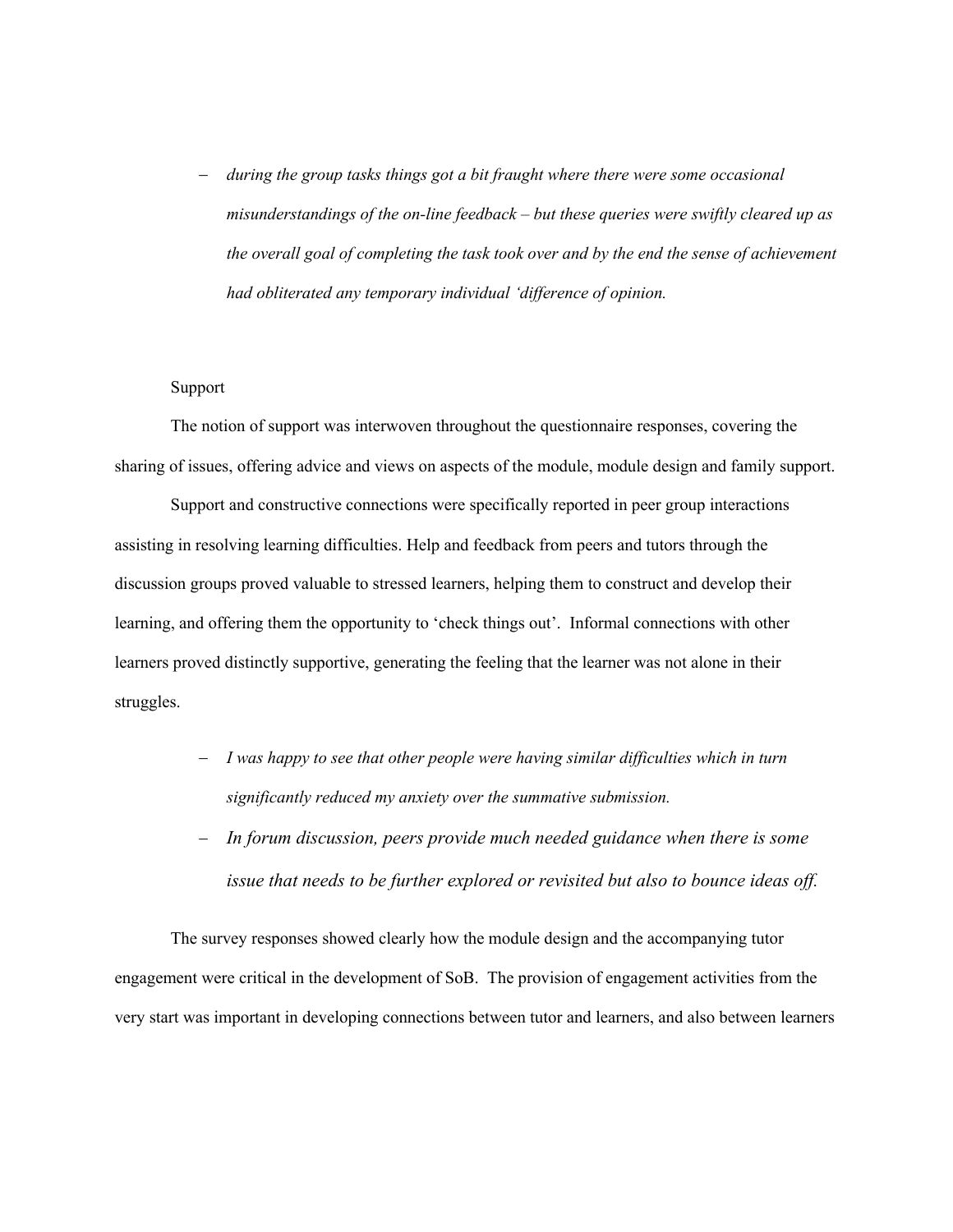and learners. Preferring multiple-media aspects to a full text base registered featured positively as maintaining SoB, just as did short videos, activities of differing sorts and all forms of interaction beyond the Virtual Learning Environment. There were differing views of mandatory assessed work to promote engagement ("the stick approach"|) versus engagement in working to learn ("the carrot approach"). Similar views were expressed in respect of discussion board contributions:

- *assessed discussion boards means everyone contributes and the conversation continues*
- *try to apply peer pressure in group projects, by having some sort of (recorded) telemeetings ( or log books or other) in order for all members of the group to equally participate and contribute.*

The 'live' interaction and immediacy of discussion and commentary in Online Collaborate sessions were highly valued. Updates, interesting articles and similar inputs in emailed tutor posts or via the Virtual Learning Environment with were also rated as supportive, with learners feeling that the tutor was always there for them. Learners also valued the creation and use of private spaces within which they could provide assistance to each other in elucidating requirements and content of which formative activity they did not wish their tutors to be aware.

The value of interactive and engaging online activities was summed up by an interviewee in comparing their current online learning experience with a previous one:

> - *I had started an on-line TEFL course but this simply consisted of reading text online and completing activities related to it. There were no audio-visual materials, no interaction with other people on the course………..I found it hard to motivate myself to complete the course and gave up.*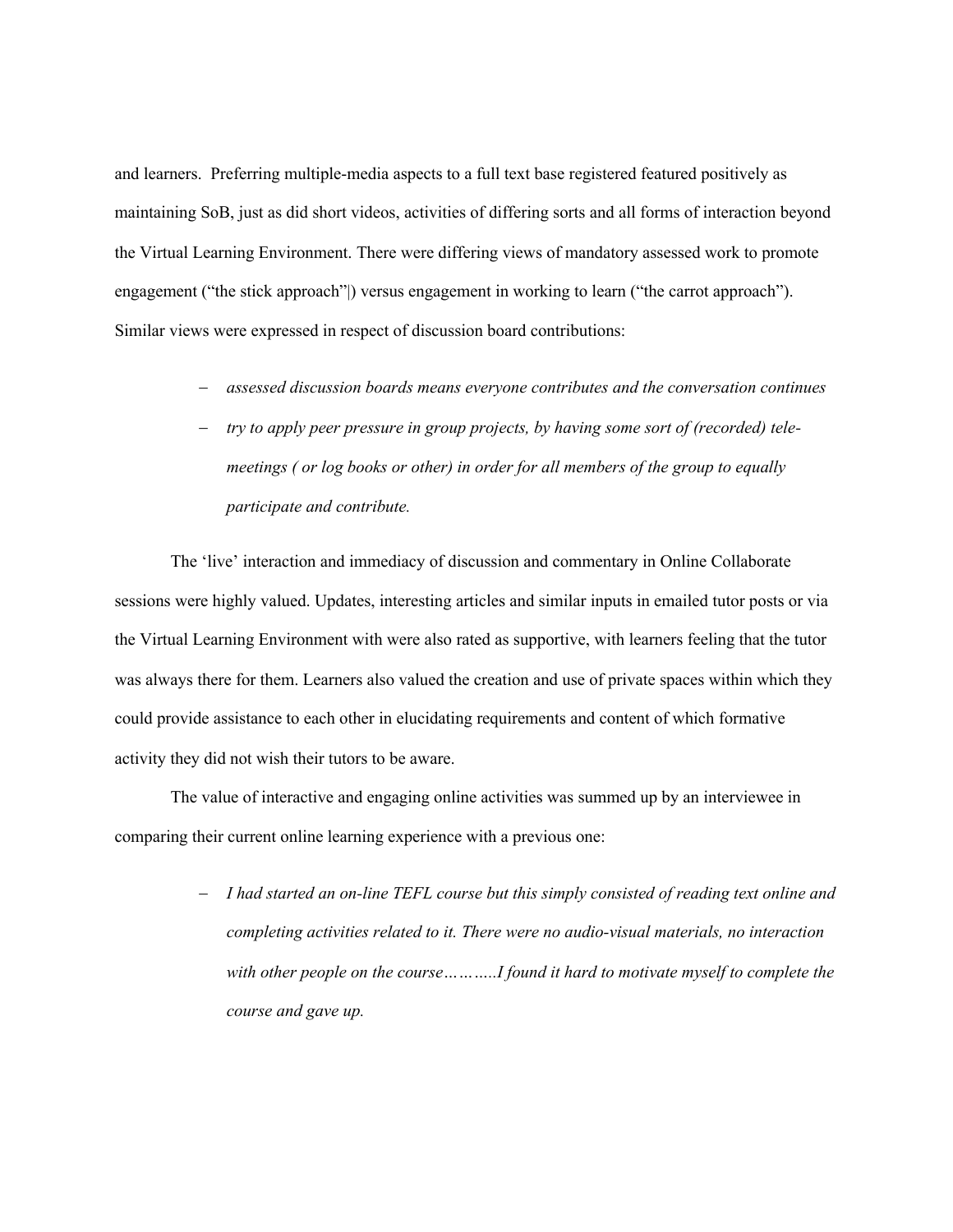#### **Discussions**

This emergent study confirmed that the learners definitely believed that a strong SoB had been essential for them and especially so since they were never physically present in the institution. This finding concurs with those reported by Thomas et al. (2014) in increasing the likelihood of learners remaining, and providing them with extra resilience in times of stress or anxiety or simply when coping with issues such as limited access to expected resources like journals or inaccurate, limited or late feedback.

As Carruthers Thomas suggests, SoB is "*negotiated in the momentary, the imaginary and the private* " (2019, p.76). This work identifies the complexity of the 'SoB feeling' as being multi-faceted, fluctuating, ephemeral in nature and differing for learners according to context of studies, individual need and self-efficacy. This was particularly evident to the researchers than when one interviewee reported two acute examples of lack of support and direction in the initial enrolment, and academic mismanagement of assessment. Yet the overall tenor of the interview was of a distinctly positive course experience and a strong overall SoB.

This study identified that interactions with tutors and peers and professional services is critical in the development and maintenance of SoB. Learners value being known by their tutors "*as individuals rather than reference numbers*" and to have a relationship with them. The tutor guides learners through their studies and signposts potential routes forward for them. These interactions help learners to feel that they matter, that their presence would be missed and that they are valued. Consequently, learners with a strong SoB were forgiving of problems since they had formed the impression of a close knit community with a strong inherent SoB. This echoes O'Keeffe's (2013) finding with campus-based learners that "*the*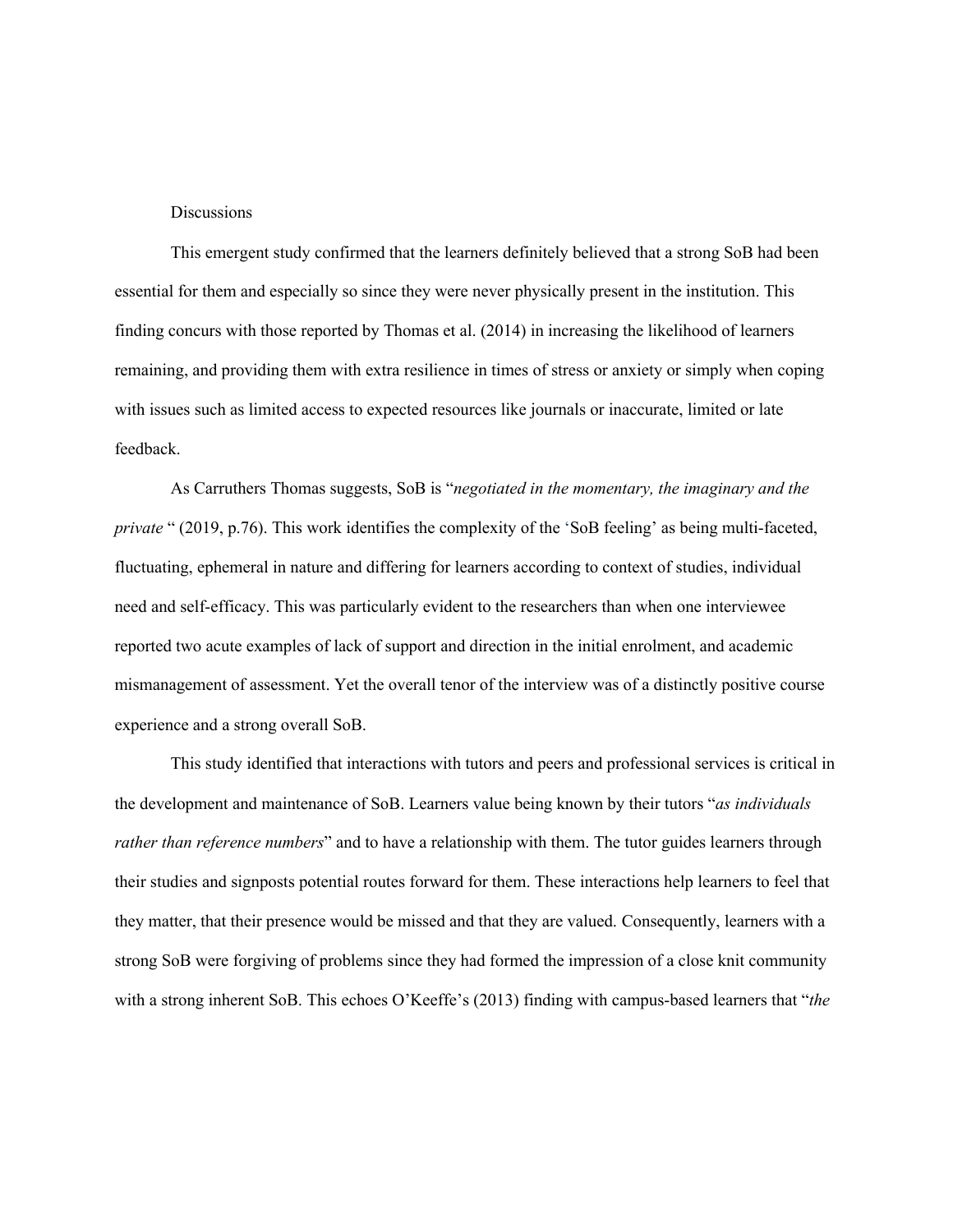*creation of a caring, supportive and welcoming environment within the university is critical in creating a sense of belonging*." (p.605)

The researchers expected to confirm the contribution to the development of a strong sense of SoB of tutors' planning for and facilitating of structured activities, but were somewhat surprised by the substantial influence of peers on SoB. Comments such as "*If I do not feel I know the other learners I do not feel I belong*" were common. There was a strong belief that having relationships with others following the same programme, being part of a community, helped understandings about the programme and provided a better learning experience. As one learner explained, "*peers are the community that I am working within and therefore all interaction with them provides the belonging*". This finding aligns with Koole & Parchoma's (2013) description of belonging in online learning communities as an iterative process of dialogue and exchange with other members; but it is contrary to the findings of Australian researchers in Australia who reported that many online learners expected to be 'lone wolves' working individually and in isolation from their peers (Brown et al., 2015).

The ethos of the provided online space clearly impacted on learners' SoB. For instance, as identified by participants in Thomas et al.'s study in 2014, synchronous meetings, were particularly popular in fostering a connection with others. Online interactions were seen as levelling the playing field, as they minimised differences in culture/gender/discipline which can inhibit group activities and SoB. As one student noted:

> - *it was possible to feel a sense of belonging and community in both the larger and smaller group, regardless of culture, professional status or professional backgrounds*.

Unsurprisingly, the level, timeliness and quality of support was judged essential in promoting SoB. Brief and friendly interactions, and guidance from tutors and peers, helped learners feel more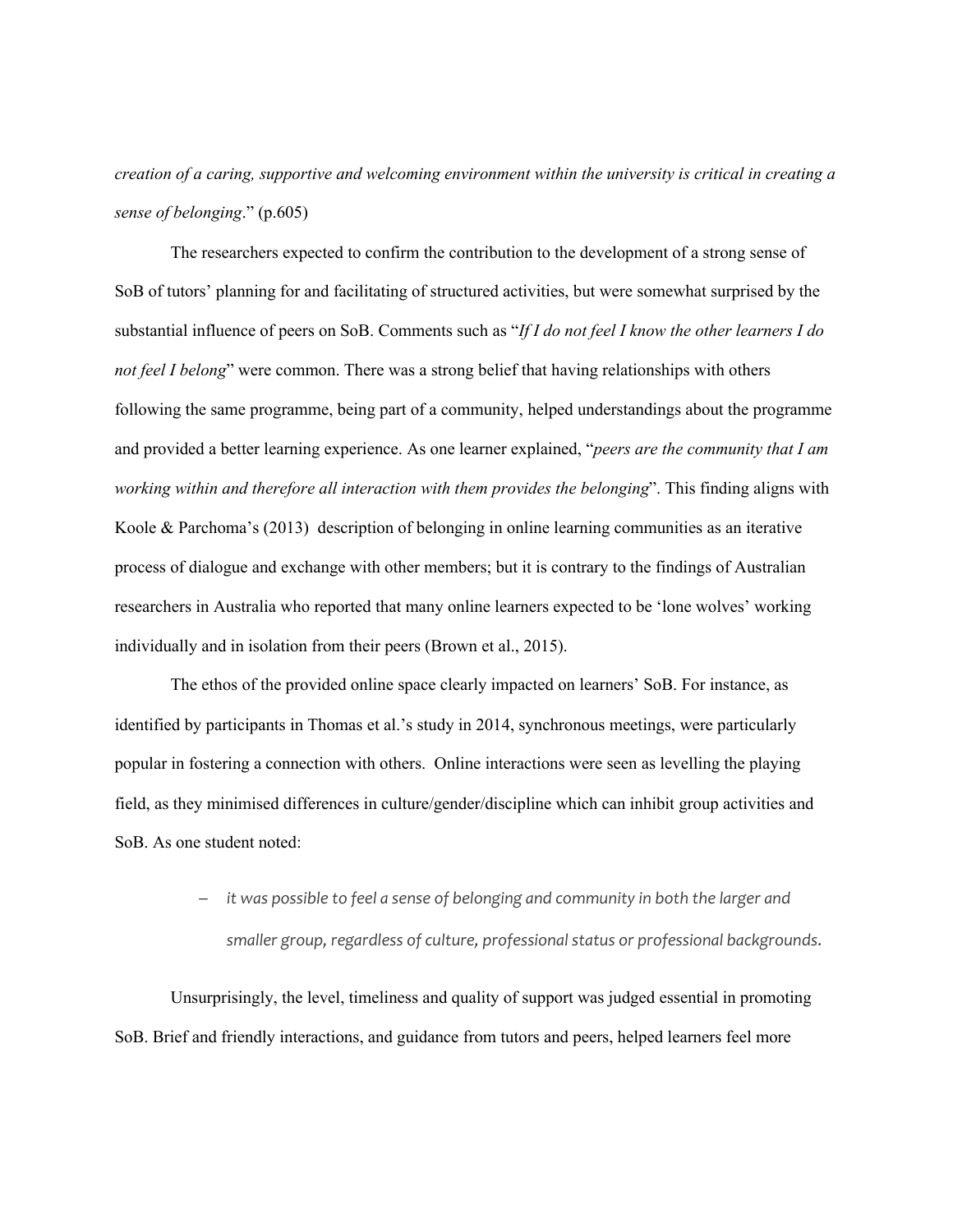comfortable in the online space and more confident in their abilities. Learners described tutors as being "*a continual presence during online discussions and through short videos*", helping to make the alien environment less impersonal and a welcoming place to go for help and guidance.

# Recommendations for tutors

The study's final supplementary research question concerned the role of the tutor in promoting an online learner's SoB. It emerged that a supportive, facilitative tutor will certainly help learners to develop and maintain a SoB throughout their studies. Other researchers have noted the importance in traditional settings of a tutor who is caring, enthusiastic and can be trusted (Hoffman et al. 2002-2003, Strayhorn, 2012) all of which was emphasised particularly by the online learners in this study. The early introductions to the programme team through short videos and later in synchronous sessions seem to have been essential in building bridges and developing trusting, nurturing relationships.

Community and peers were key features in developing SoB for the participants. The early opportunities in online discussions for learners to introduce themselves and to share relevant experiences and reasons for undertaking this study promoted group formation and the development of peer support networks. Collaborative activities in which learners worked, for example, to develop an artefact linked closely to the assessment, developed peer relationships and promoted feelings of being accepted, mattering and being valued.

# Limitations of this Study

This report presents findings from the first stages of an on-going study into SoB. The work involved a small sample in particular circumstances. However, the early findings have already helped the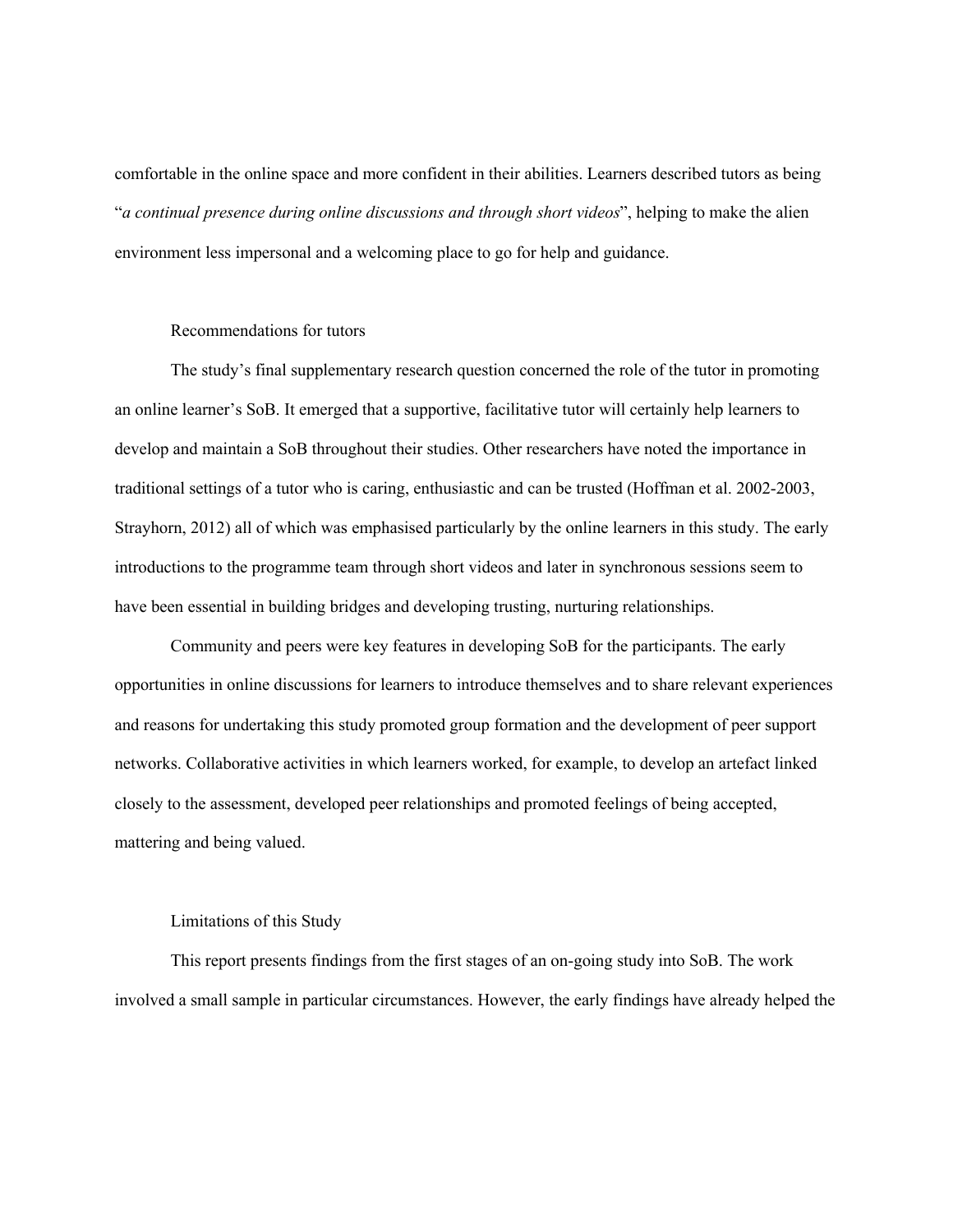authors to gain and provide sufficient insights into SoB in their online educational space to inform their next action research studies. The combined data-collection tools - a survey followed by an interview have worked well in the quality of the data generated and led to the identification of three themes. The volunteer interviewees provided in 45-minute interviews a depth of insight of some of the matters already identified in more general terms in the questionnaire responses.

Although the findings have shown the importance of context, all data generated has been linked to particular modules and tutors. This action-researching work now needs to be taken forward to researched comparisons with learners in contrasting subjects in different cultures, to ascertain if there are aspects of the SoB in these settings which share common features, and also of course if there are significant and hence thought-provoking differences.

# Conclusions

Little is known in detail about the impact on learning SoB on the part of online learners who are engaging in collaborative, community-based learning; and even less about how institutions and tutors promote it. Much published work has understandably dwelt on the importance of SoB for learners who are considered to be at risk of non-completion (O'Keefe, 2013). The next priority is surely to identify its impact on online learning and the learning experience. For online learners in a new and potentially alienating environment, remote from the physical campus and separated physically from their peers, would seem to be especially in need of SoB. The students in this study certainly valued tutors who attempted to create SoB in their studies. It would seem that, for some at least, SoB may create more resilience, more connection to their studies, their peers and their tutors and assist online learners to stay the course and indeed to flourish.